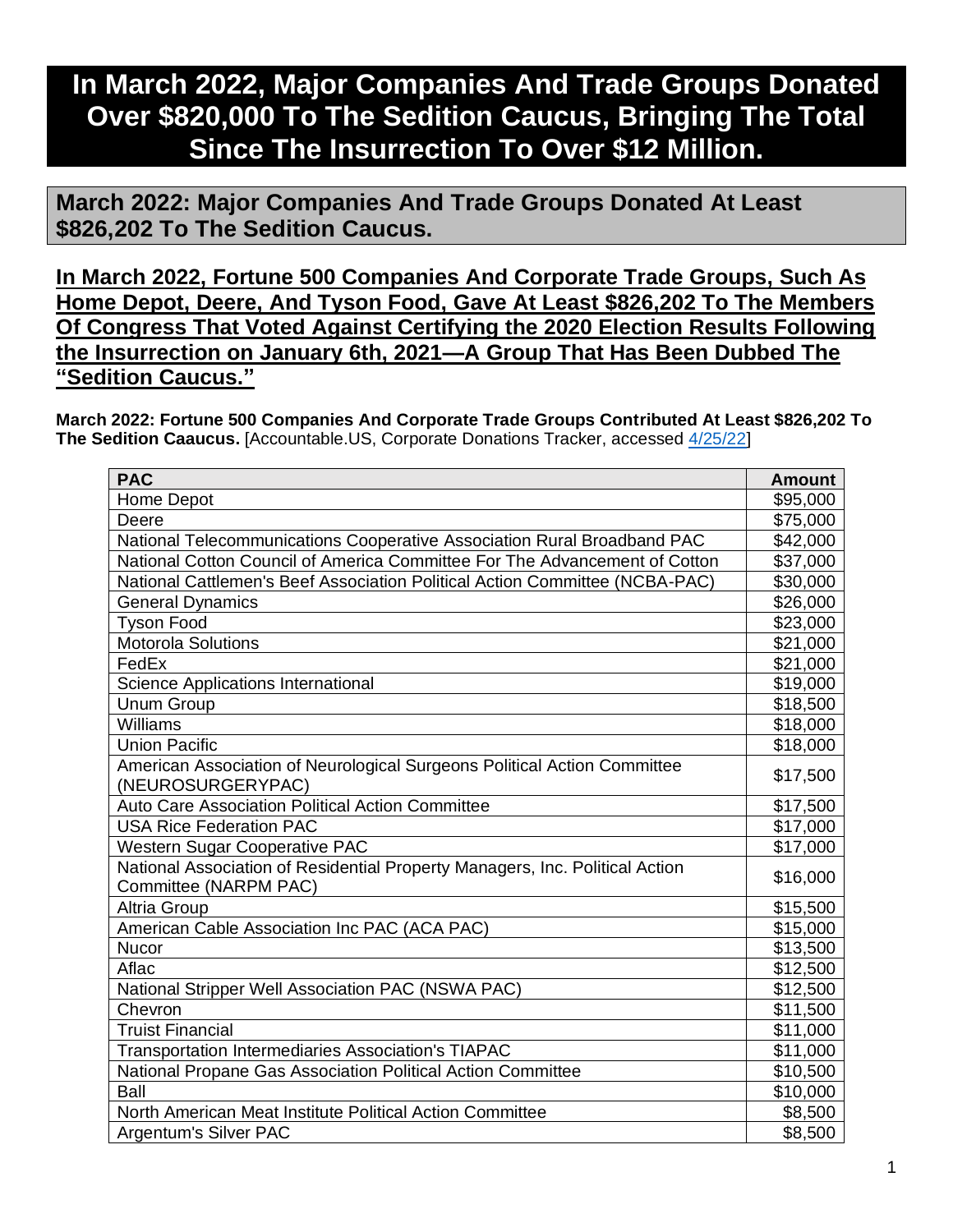| Committee Organized For The Trading of Cotton PAC of The American Cotton         |         |
|----------------------------------------------------------------------------------|---------|
| <b>Shippers Association</b>                                                      | \$8,000 |
| <b>Textron</b>                                                                   | \$7,000 |
| Small Business Investor Alliance PAC                                             | \$6,500 |
| <b>United Airlines Holdings</b>                                                  | \$6,000 |
| Entergy                                                                          | \$6,000 |
| Specialty Equipment Market Association PAC SEMAPAC                               | \$6,000 |
| Delek US Holdings                                                                | \$5,000 |
| Shipbuilders Council of America PAC                                              | \$5,000 |
| <b>Select Medical Holdings</b>                                                   | \$5,000 |
| <b>Zimmer Biomet Holdings</b>                                                    | \$5,000 |
| <b>Bank Policy Institute PAC</b>                                                 | \$5,000 |
| <b>Croplife America Political Action Committee</b>                               | \$5,000 |
| Pfizer                                                                           | \$4,500 |
| HollyFrontier                                                                    | \$4,000 |
| American Beverage Association Political Action Committee (A.K.A American         |         |
| Beverage PAC)                                                                    | \$4,000 |
| National Association of Postal Supervisors PAC                                   | \$4,000 |
| <b>IPAA Wildcatters Fund</b>                                                     | \$4,000 |
| Marsh & McLennan                                                                 | \$3,500 |
| <b>US Rice Producers Association PAC</b>                                         | \$3,500 |
| American College of Physician Services Inc PAC; A.K.A ACP Services PAC           | \$3,500 |
| <b>Enterprise Products Partners</b>                                              | \$3,000 |
| Mason Contractors Association of America Political Action Commitee - MACPAC      | \$3,000 |
| American Iron And Steel Institute Political Action Committee (Steel PAC)         | \$3,000 |
| American Ambulance Association Federal PAC (A.K.A AMBU-PAC)                      | \$2,500 |
| California Citrus Mutual Political Action Committee                              | \$2,500 |
| National Pecan Federation Inc. Political Action Committee (Pecan PAC)            | \$2,500 |
| <b>Commericial Metals</b>                                                        | \$2,500 |
| National Creditors Bar Association PAC                                           | \$2,500 |
| <b>Senior Care Pharmacy Coalition PAC</b>                                        | \$2,500 |
| <b>Synchrony Financial</b>                                                       | \$2,500 |
| Florida Transportation Builders Association, Inc. Federal PAC                    | \$2,500 |
| Southeastern Lumber Manufacturers Assoc Political Action Committee               | \$2,000 |
| National Association of Chemical Distributors Responsible Distribution Political |         |
| <b>Action Co</b>                                                                 | \$2,000 |
| <b>PPL</b>                                                                       | \$2,000 |
| <b>Futures Industry Political Action Committee</b>                               | \$2,000 |
| Independent Bankers Association of Texas Federal PAC (IBAT FEDPAC)               | \$1,500 |
| Security Industry Association Political Action Committee, SECURITYPAC            | \$1,500 |
| Premium Cigar Association Political Action Committee (Premium Cigar PAC)         | \$1,202 |
| <b>General Electric</b>                                                          | \$1,000 |
| National Asphalt Pavement Association Political Action Committee (NAPA-PAC)      | \$1,000 |
| U.S. Mortgage Insurers Political Action Committee (Usmi PAC)                     | \$1,000 |
| <b>Principal Financial</b>                                                       | \$1,000 |
| International Dairy Foods Association (IDFA) PAC                                 | \$1,000 |
| National Association of Trailer Manufacturers Political Action Committee         | \$1,000 |
| Alabama Forestry Association Inc Federal PAC A.K.A AlaForestry FEDPAC            | \$1,000 |
| American Orthotic & Prosthetic Association PAC                                   | \$1,000 |
| Airlines For America (A4A) Political Action Committee                            | \$1,000 |
| Outdoor Advertising Association of America Political Action Committee            | \$1,000 |
| Financial Service Centers of America, Inc. PAC ('FISCA PAC')                     | \$1,000 |
| National Association of Development Companies 504PAC                             | \$1,000 |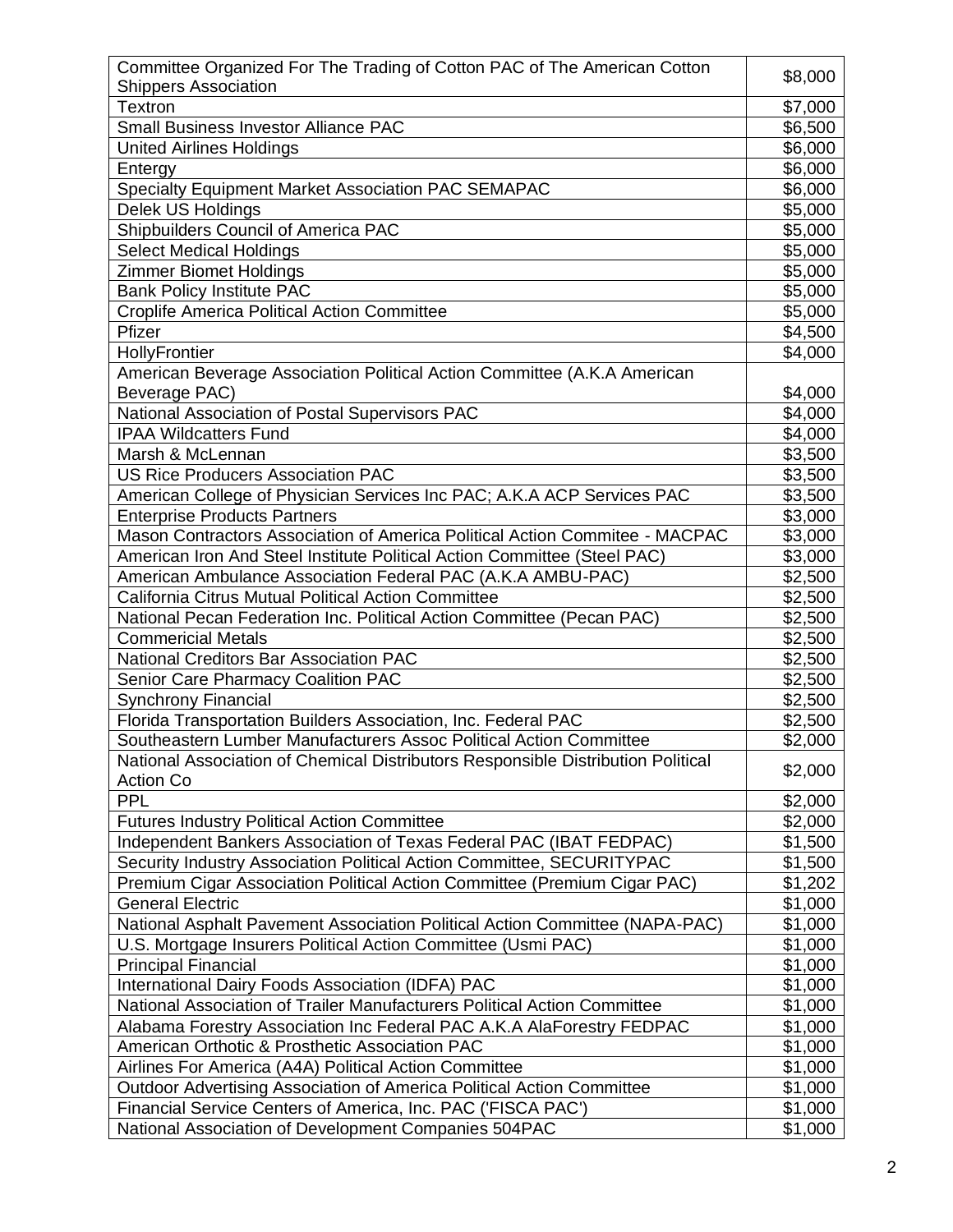| California Association of Marriage & Family Therapists PAC                | \$1,000   |
|---------------------------------------------------------------------------|-----------|
| Pet Food Institute PAC (Pet PAC)                                          | \$1,000   |
| Spine PAC of The National Association of Spine Specialists                | \$1,000   |
| Committee On Pipe And Tube Imports Federal PAC                            | \$500     |
| Healthcare Supply Chain Association Political Action Committee (HSCA PAC) | \$500     |
| <b>Total:</b>                                                             | \$826.202 |
| $\sim$ $\sim$ $\sim$ $\sim$ $\sim$<br>. .                                 |           |

[Accountable.US, Corporate Donations Tracker, accessed [4/25/22\]](https://www.accountable.us/corporate-donations-tracker/)

**The "Sedition Caucus" Is Made Up Of The "147 GOP Lawmakers Who Voted Against Certifying The 2020 Election Result" After The Insurrection.** "After a pro-Trump mob stormed the US Capitol on January 6, 2021, many companies scrambled to cut ties with the 147 GOP lawmakers who voted against certifying the 2020 election result. Dozens of companies including Walmart, Amazon, Morgan Stanley, and AT&T said they would stop donating to these 147 Republican lawmakers – a group dubbed the Sedition Caucus by political opponents." [Business Insider, [1/15/22\]](https://www.businessinsider.com/sedition-caucus-election-objectors-corporate-donations-capitol-siege-trump-biden-2022-1)

## **And That Includes \$79,000 From First-Time Donors Since The Insurrection, Such As United Airlines And The National Association Of Residential Property Managers, Inc. PAC.**

| <b>PAC</b>                                         | <b>Date of First Donation</b> | <b>Total Amount Given</b> |
|----------------------------------------------------|-------------------------------|---------------------------|
| National Association of Residential Property       |                               |                           |
| Managers, Inc. Political Action Committee          | 3/22/22                       | \$16,000                  |
| (NARPM PAC)                                        |                               |                           |
| Ball                                               | 3/10/22                       | \$10,000                  |
| Argentum's Silvers PAC                             | 3/17/22                       | \$8,500                   |
| United Airlines Holdings                           | 3/18/22                       | \$6,000                   |
| Delek US Holdinjgs                                 | 3/24/22                       | \$5,000                   |
| <b>Bank Policy Institute PAC</b>                   | 3/18/22                       | \$5,000                   |
| American Beverage Association Political            |                               |                           |
| Action Committee (A.K.A American Beverage          | 3/15/22                       | \$4,000                   |
| PAC)                                               |                               |                           |
| March & McLennan                                   | 3/30/22                       | \$3,500                   |
| American College of Physician Services Inc         | 3/22/22                       | \$3,500                   |
| PAC; A.K.A ACP Services PAC                        |                               |                           |
| American Iron And Steel Institute Political        | 3/2/22                        | \$3,000                   |
| Action Committee (Steel PAC)                       |                               |                           |
| American Ambulance Association Federal             | 3/7/22                        | \$2,500                   |
| PAC (A.K.A AMBU-PAC)                               |                               |                           |
| <b>Commercial Metals</b>                           | 3/8/22                        | \$2,500                   |
| Senior Care Pharmacy Coalition PAC                 | 3/30/22                       | \$2,500                   |
| U.S. Mortgage Insurers Political Action            | 3/25/22                       | \$1,000                   |
| Committee (Usmi PAC)                               |                               |                           |
| Committee On Pipe And Tube Imports Federal         | 3/21/22                       | \$500                     |
| <b>PAC</b>                                         |                               |                           |
| Healthcare Supply Chain Association Political      | 3/9/22                        | \$500                     |
| Action Committee (HSCA PAC)                        |                               |                           |
| California Association of Marriage & Family        | 3/2/22                        | \$1,000                   |
| <b>Therapists PAC</b>                              |                               |                           |
| <b>PPL</b>                                         | 3/22/22                       | \$2,000                   |
| <b>Futures Industry Political Action Committee</b> | 3/18/22                       | \$2,000                   |
| Total:                                             |                               | \$79,000                  |

[Accountable.US, Corporate Donations Tracker, accessed [4/25/22\]](https://www.accountable.us/corporate-donations-tracker/)